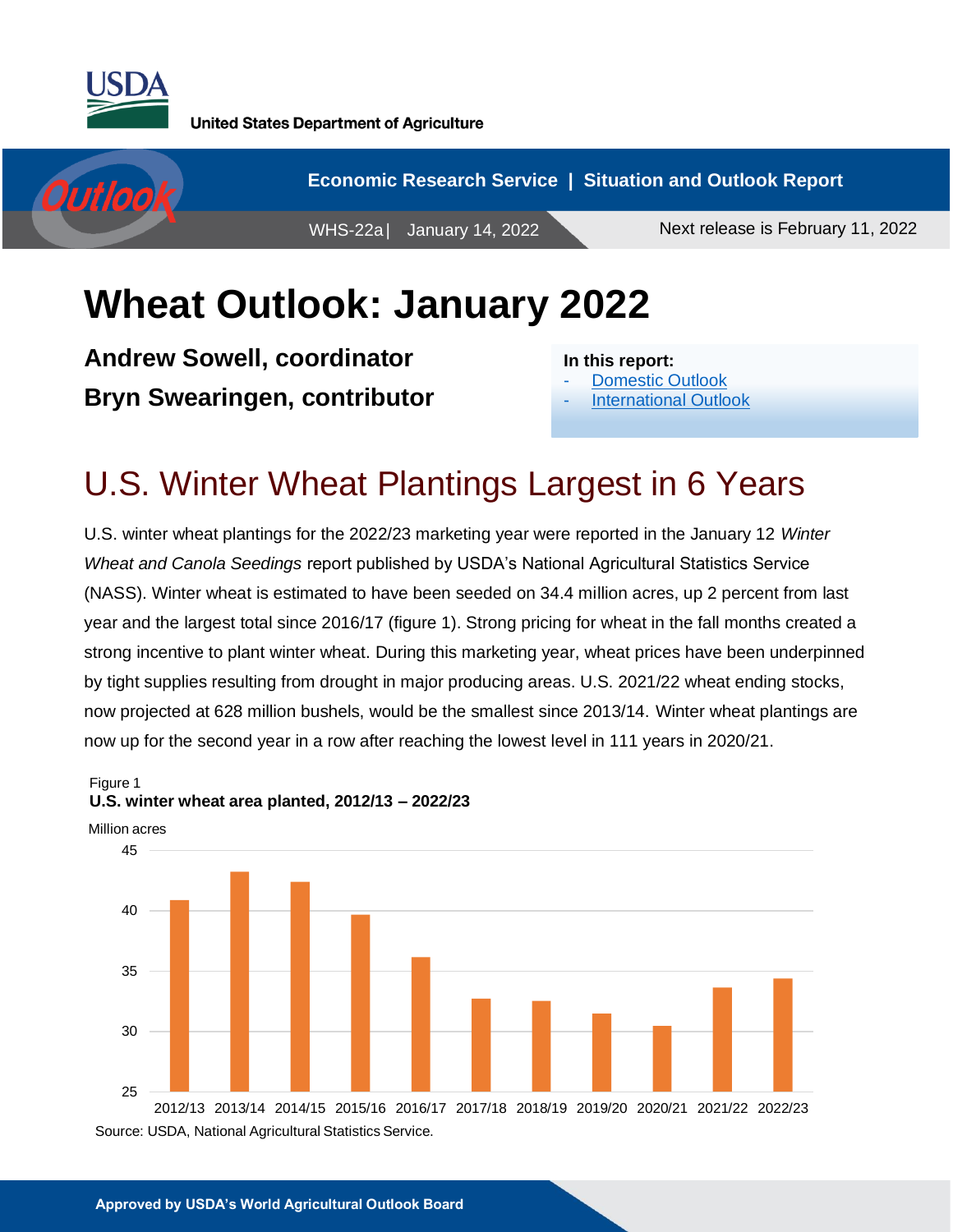# <span id="page-1-0"></span>Domestic Outlook

### Domestic Changes at a Glance:

- The 2021/22 all-wheat export forecast is reduced 15 million bushels to 825 million on a weak pace of export sales and shipments. Official exports for June through November total 437 million bushels, down about 14 percent from the same period last year, based on calculations from U.S. Bureau of the Census data. This 6-month total represents about 53 percent of the revised marketing year (June-May) projection. Export sales (both new sales and shipments) have remained slow throughout December, as reported by USDA's Foreign Agricultural Service (FAS) in the *U.S. Export Sales* report.
- Projected Hard Red Winter (HRW) exports are reduced 15 million bushels to 335 million. U.S. HRW export prices are expected to remain at a premium to many international competitors, which will limit exports. Export projections for the other wheat classes are unchanged this month.
- The 2021/22 all-wheat import forecast is reduced 10 million bushels to 100 million on the pace of trade to date. Projected imports for Hard Red Spring (HRS) and Durum are each reduced by 5 million bushels to 45 million and 40 million, respectively.
	- $\circ$  U.S. Durum imports total about 20 million bushels during June-November, representing about half of the revised marketing year forecast.
	- $\circ$  U.S. imports of HRS during June through November total 21 million bushels, representing 48 percent of the revised marketing year projection for this class. Last year, HRS imports during the same 6 months were about 30 million bushels and represented more than 60 percent of the full marketing year.
- The 2021/22 season-average farm price is raised \$0.10 per bushel to \$7.15 based on the strong farmgate prices through November as reported in the December 30 National Agricultural Statistics Service (NASS) *Agricultural Prices*. The November 2021 all-wheat farmgate price was estimated at \$8.51, which is up from \$7.90 in October 2021 and well above the \$5.24 in November 2020. Cash prices in many locations remain strong even as futures have declined from their recent highs in the last month.
- All-wheat seed use is unchanged as NASS projections for 2022/23 winter wheat area planted were very close to the levels anticipated previously. Small by-class adjustments have been made with lower HRW (-1 million bushels) and HRS (-0.5 million bushels) seed use offset by higher Soft Red Winter (SRW) and Durum.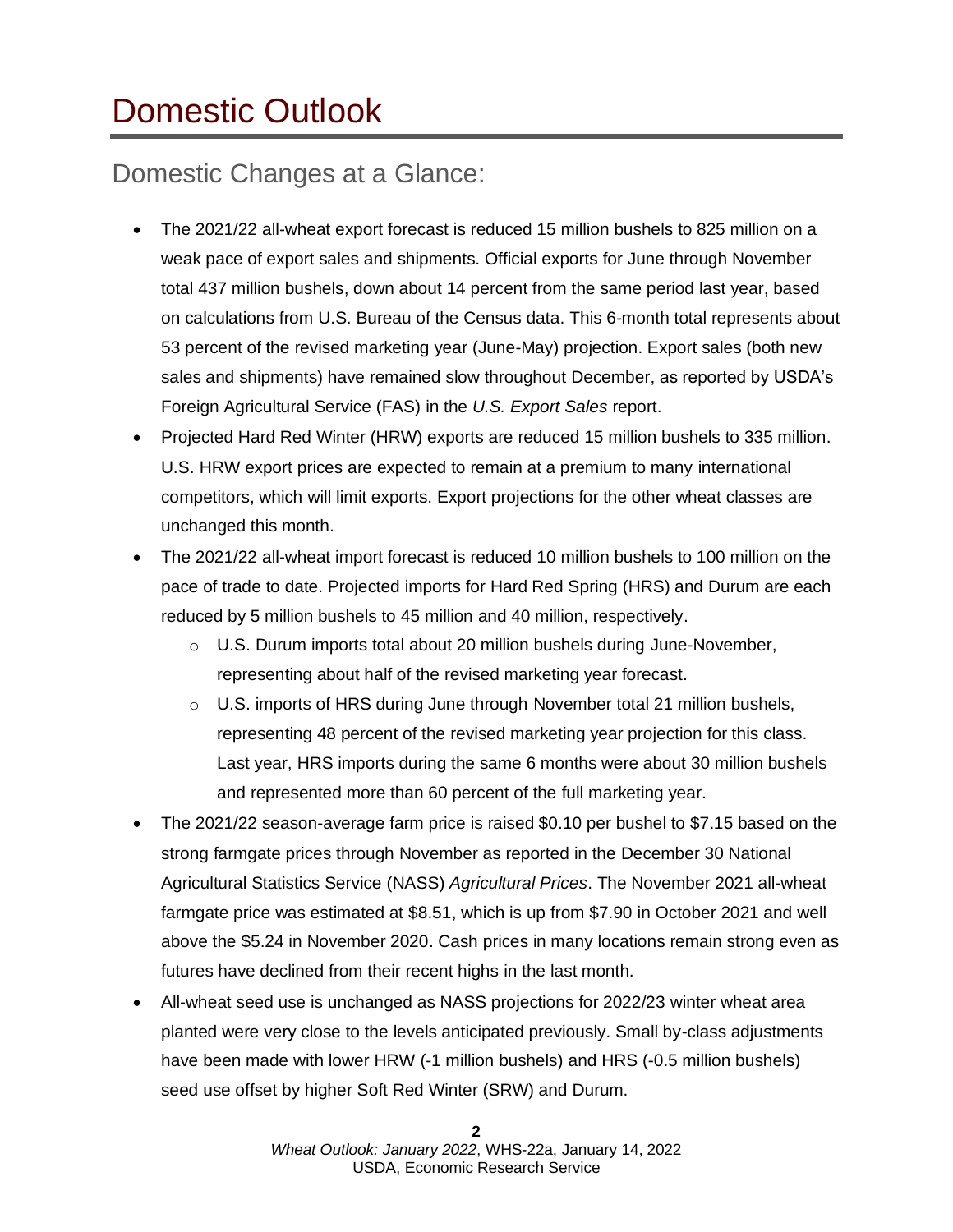- The USDA/NASS *Grain Stocks* report projected all-wheat stocks for December 1 at 1,390 million bushels, down 18 percent from a year ago. However, this figure is up slightly from previous USDA internal expectations for quarter 2 ending stocks. Consequent to the higher stocks figure and in recognition that wheat is not competitively priced in feed rations, U.S. feed and residual use for 2021/22 is reduced 25 million bushels to 110 million, accounted for by reductions for HRW (-15 million) and Durum (-10 million).
- The major changes to the U.S. all-wheat balance sheet are summarized in table 1.

| Table 1 - U.S. wheat supply and use at a glance 2021/22 (in million bushels)                   |                    |                            |                    |                                        |                                                                                                     |  |  |  |  |
|------------------------------------------------------------------------------------------------|--------------------|----------------------------|--------------------|----------------------------------------|-----------------------------------------------------------------------------------------------------|--|--|--|--|
| <b>Balance</b><br>sheet item                                                                   | 2020/21<br>January | 2021/22<br><b>December</b> | 2021/22<br>January | 2021/22<br>Change<br>month to<br>month | <b>Comments</b>                                                                                     |  |  |  |  |
| Supply, total                                                                                  |                    |                            |                    |                                        | <b>June-May marketing</b><br>year                                                                   |  |  |  |  |
| <b>Beginning</b><br>stocks                                                                     | 1,028              | 845                        | 845                | $\overline{0}$                         |                                                                                                     |  |  |  |  |
| Production                                                                                     | 1,828              | 1,646                      | 1,646              | $\mathbf 0$                            |                                                                                                     |  |  |  |  |
| Imports                                                                                        | 100                | 110                        | 100                | $-10$                                  | Lower projected imports of<br>Hard Red Spring (HRS) and<br>Durum on pace of trade                   |  |  |  |  |
| Supply, total                                                                                  | 2,957              | 2,601                      | 2,591              | $-10$                                  |                                                                                                     |  |  |  |  |
| <b>Demand</b>                                                                                  |                    |                            |                    |                                        |                                                                                                     |  |  |  |  |
| Food                                                                                           | 961                | 962                        | 962                | $\mathbf 0$                            |                                                                                                     |  |  |  |  |
| Seed                                                                                           | 64                 | 66                         | 66                 | $\overline{0}$                         |                                                                                                     |  |  |  |  |
| Feed and<br>residual                                                                           | 95                 | 135                        | 110                | $-25$                                  | Larger-than-expected<br>stocks and uncompetitive<br>wheat in feed rations                           |  |  |  |  |
| Domestic,<br>total                                                                             | 1,120              | 1,163                      | 1,138              | $-25$                                  |                                                                                                     |  |  |  |  |
| <b>Exports</b>                                                                                 | 992                | 840                        | 825                | $-15$                                  | U.S. wheat sales and<br>shipments lagging with<br>uncompetitive prices                              |  |  |  |  |
| Use, total                                                                                     | 2,111              | 2,003                      | 1,963              | $-40$                                  |                                                                                                     |  |  |  |  |
| Ending<br>stocks                                                                               | 845                | 598                        | 628                | $+30$                                  | Stocks at the lowest level<br>since 2013/14                                                         |  |  |  |  |
| Season-<br>average farm<br>price                                                               | \$5.05             | \$7.05                     | \$7.15             | $+ $0.10$                              | Stronger farm-gate prices<br>as reported by USDA/NASS<br>as well as continued strong<br>cash prices |  |  |  |  |
| Source: USDA, World Agricultural Outlook Board World Agricultural Supply and Demand Estimates. |                    |                            |                    |                                        |                                                                                                     |  |  |  |  |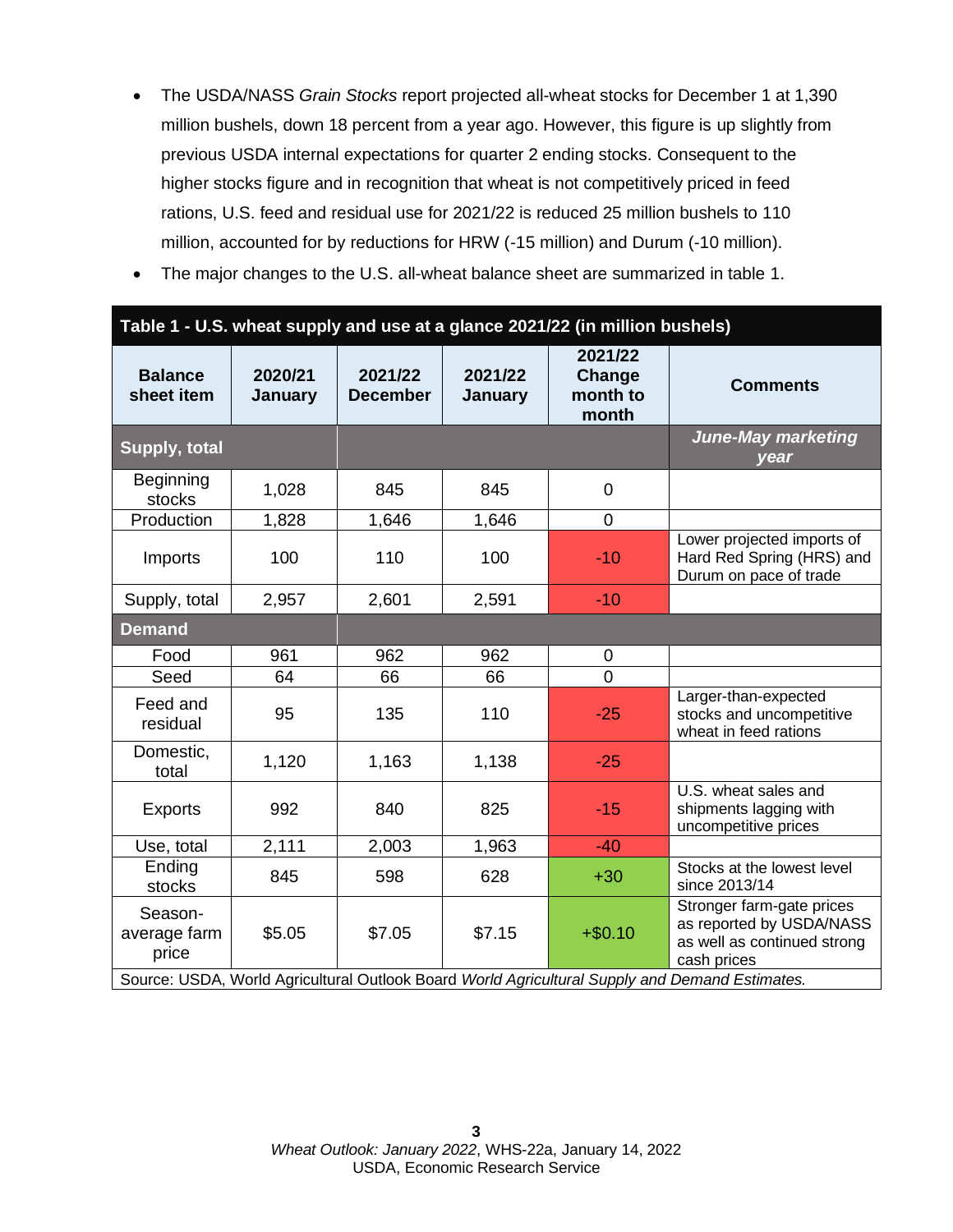### Winter Wheat Progress

Winter wheat planting crop conditions were last reported by USDA/NASS in the January 4 *Crop Progress – State Stories* report. Key HRW producing states such as Kansas, Oklahoma, Nebraska, and Colorado reported conditions generally worse than what was estimated at the end of November. However, winter conditions are not considered to be a major determinant of winter wheat production capability as spring conditions tend to influence yields to a greater degree. Large portions of these areas are dealing with drought which is covering 69 percent of overall winter wheat production area (figure 2).



Notes: This product was prepared by the USDA, Office of the Chief Economist (OCE), World Agricultural Outlook Board (WAOB). Major and minor agricultural areas are delineated using National Agricultural Statistics Service (NASS) 2017 Census of Agriculture data. Drought areas are identified using the U.S. Drought Monitor product. Source: USDA, World Agricultural Outlook Board, Agricultural Weather and Assessments Group.

> **4** *Wheat Outlook: January 2022*, WHS-22a, January 14, 2022 USDA, Economic Research Service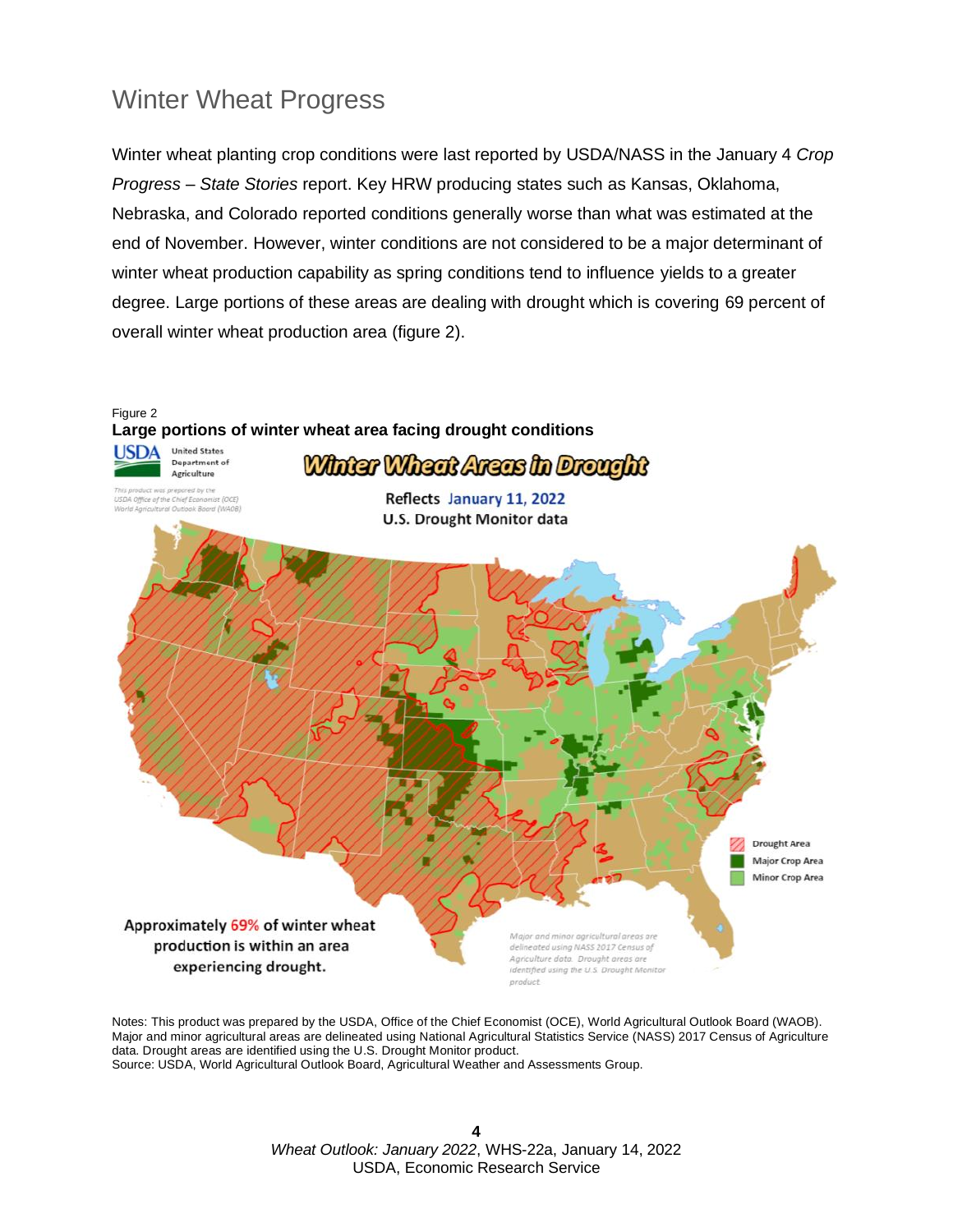# International Outlook

## Global Production for 2021/22 Inched Higher

2021/22 global production rose modestly up 0.7 million metric tons (MT) to 778.6 million with upward revisions for **Argentina** and the **European Union** (EU). Argentina wheat crop conditions improved as they received timely rains at the critical stages of the growing season after early dryness concerns. As a result, Argentina's production is a record 20.5 million tons. The EU increase is driven by higher area in **France** (+35,000 hectares to 5.3 million). Partially offsetting this revision is a decrease in production for **Brazil** (-100,000 to 7.8 million) and **Paraguay** (-100,000 to 1.1 million). Seasonal dryness was extreme at the end of the production season in Paraguay limiting yield potential (-0.11 MT/hectare to 2.20). Table 2 provides a summary of the production changes this month.

| Table 2 - Wheat production at a glance (2021/22), January 2022 |                                                                                            |                     |                          |  |  |  |  |  |
|----------------------------------------------------------------|--------------------------------------------------------------------------------------------|---------------------|--------------------------|--|--|--|--|--|
| Country or region                                              | Marketing year                                                                             | Production          | Month-to-month<br>change |  |  |  |  |  |
|                                                                |                                                                                            | <b>Million tons</b> |                          |  |  |  |  |  |
| World                                                          |                                                                                            | 778.6               | 0.7<br>qг                |  |  |  |  |  |
| Foreign                                                        |                                                                                            | 733.8               | 0.7<br>ЙN                |  |  |  |  |  |
| <b>United States</b>                                           | June-May                                                                                   | 44.8                |                          |  |  |  |  |  |
|                                                                |                                                                                            |                     |                          |  |  |  |  |  |
| Argentina                                                      | December-November                                                                          | 20.5                | 0.5<br>Яñ                |  |  |  |  |  |
| Brazil                                                         | October-September                                                                          | 7.8                 | (0.1)                    |  |  |  |  |  |
| <b>European Union</b>                                          | July-June                                                                                  | 138.9               | 0.2<br>ብ                 |  |  |  |  |  |
| <b>Mexico</b>                                                  | July-June                                                                                  | 3.3                 | 0.1<br>۹Ν                |  |  |  |  |  |
| Mongolia                                                       | July-June                                                                                  | 0.6                 | 0.2<br>ЯP                |  |  |  |  |  |
| Paraguay                                                       | September-August                                                                           | 1.1                 | (0.1)                    |  |  |  |  |  |
|                                                                | Note: Changes less than 100,000 metric tons are not included.                              |                     |                          |  |  |  |  |  |
|                                                                | Source: USDA, Foreign Agricultural Service, Production, Supply, and Distribution database. |                     |                          |  |  |  |  |  |

### 2021/22 Consumption Revised Down

Global consumption for 2021/22 is revised down 1.9 million MT to 787.5 million based on downward revisions for both food, seed, and industrial use (-171,000 MT to 626.1 million) and feed and residual use (-1.0 million MT to 159.6 million). **EU**'s feed and residual use is lowered (- 250,000 MT to 45.5 million) as domestic wheat prices are uncompetitive with feed grains. U.S. feed and residual use is reduced 0.7 million MT to 3.0 million on larger-than-expected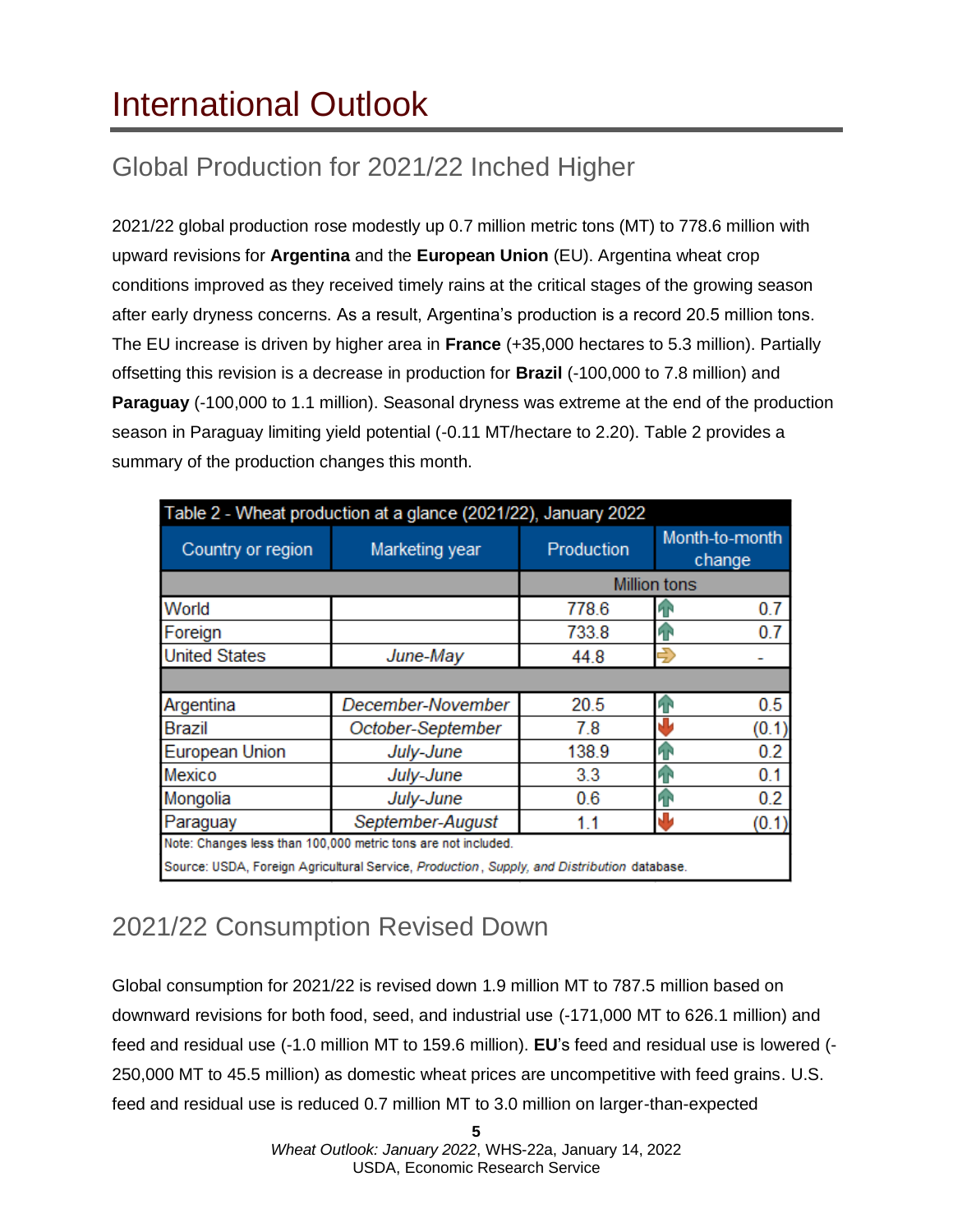December 1 stocks (see domestic section). An adjustment is also made to total consumption based on the local marketing year (MY) trade adjustments for 2021/22. The unaccounted trade is revised down by 0.7 million MT to 1.8 million as a result of MY exports decreasing relatively more than MY imports. By adding this updated calculation of unaccounted trade to total consumption, the total adjusted consumption in 2021/22 is projected at 787.5 million MT.

## Global Wheat Trade Lower with Offsetting Revisions

2021/22 global trade is slightly lower month-to-month with a decrease to trade year (TY) exports of 160,000 MT to 206.7 million with offsetting revisions. **Argentine** exports are revised up 1.0 million MT to 14.0 million due to higher production. This was offset by a 1.0 million MT decrease for **Russian** exports. Russia's Ministry of Agriculture has confirmed an 8.0 million MT quota will be put in place from February 15 through June 30. The quota, combined with a variable export tax that is currently almost \$100/ton, likely limits the amount of wheat Russia can export. With Russia's shipments reduced, the **EU** is expected to be the main beneficiary as they remain competitively priced in markets like Egypt, where Russia is a leading competitor. As a result, EU exports are forecasted up 500,000 MT to 37.5 million. This was offset with a 500,000 MT reduction to **United States** exports as pace remains weak. Table 3 shows a full summary of trade revisions.

| Table 3 - Summary of 2021/22 trade adjustments, January 2022                                  |                     |          |                    |                     |      |        |  |  |  |  |  |
|-----------------------------------------------------------------------------------------------|---------------------|----------|--------------------|---------------------|------|--------|--|--|--|--|--|
|                                                                                               | Trade year exports  |          | Trade year imports |                     |      |        |  |  |  |  |  |
| Country or<br>region                                                                          | January<br>estimate |          | Change             | January<br>estimate |      | Change |  |  |  |  |  |
|                                                                                               | 1,000 metric tons   |          | 1,000 metric tons  |                     |      |        |  |  |  |  |  |
| World                                                                                         | 206,698             | ъU       | (160)              | 202,439             | ۴b   | (530)  |  |  |  |  |  |
| <b>United States</b>                                                                          | 23,000              | <b>N</b> | (500)              | 2,800               | IШ   | (200)  |  |  |  |  |  |
|                                                                                               |                     |          |                    |                     |      |        |  |  |  |  |  |
| Algeria                                                                                       | 10                  | ⊕        |                    | 7,700               | ĥР   | 200    |  |  |  |  |  |
| Argentina                                                                                     | 14,000              | hР       | 1,000              | Δ                   |      |        |  |  |  |  |  |
| Cuba                                                                                          |                     |          |                    | 720                 | ۴b   | (100)  |  |  |  |  |  |
| <b>European Union</b>                                                                         | 37,500              | h        | 500                | 5,200               | ⊕    |        |  |  |  |  |  |
| Kazakhstan                                                                                    | 7,200               | う        |                    | 1,000               | ଳ    | 200    |  |  |  |  |  |
| Mongolia                                                                                      |                     |          |                    | 100                 | والح | (150)  |  |  |  |  |  |
| Mozambique                                                                                    |                     |          |                    | 800                 | وآلح | (100)  |  |  |  |  |  |
| Pakistan                                                                                      | 500                 | ۴b       | (100)              | 2,200               | ۰ŀ   | (300)  |  |  |  |  |  |
| <b>Russia</b>                                                                                 | 35,000              | ۴b       | (1,000)            | 500                 | ⊕    |        |  |  |  |  |  |
| South Africa                                                                                  | 160                 | ⊕        |                    | 1,700               | ৬    | (200)  |  |  |  |  |  |
| Syria                                                                                         |                     |          |                    | 900                 | h    | 100    |  |  |  |  |  |
| Note: Changes less than 100,000 metric tons are not included.                                 |                     |          |                    |                     |      |        |  |  |  |  |  |
| Source: USDA, Foreign Agricultural Service, Production, Supply, and Distribution<br>database. |                     |          |                    |                     |      |        |  |  |  |  |  |

*Wheat Outlook: January 2022*, WHS-22a, January 14, 2022 USDA, Economic Research Service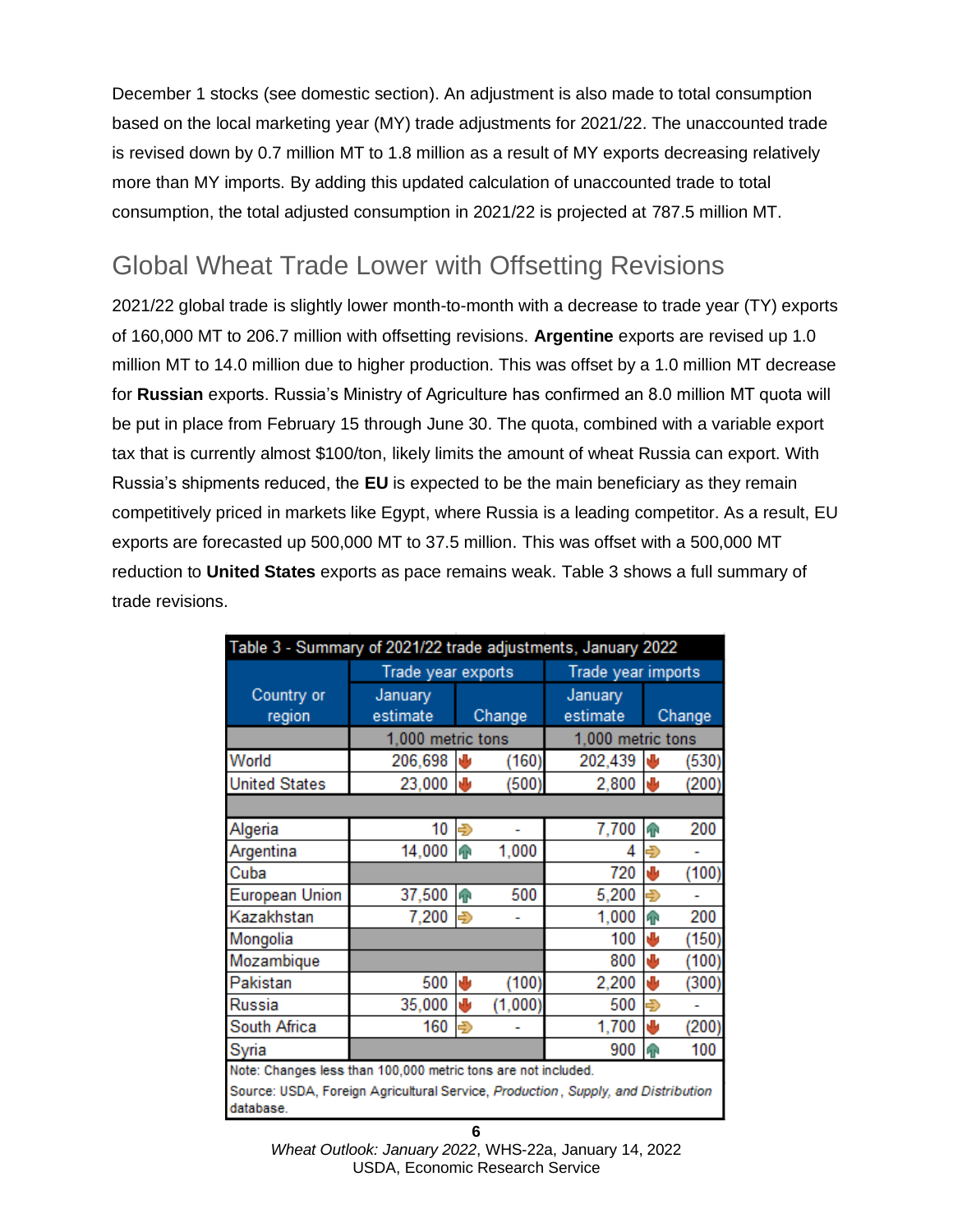Global imports are adjusted down 530,000 MT to 202.4 million as pace is slower than expected. While **Pakistan** has approved up to 3.0 million MT of wheat imports, they are revised down 300,000 MT to 2.2 million as they are behind pace to fill this quota. Imports are reduced for **Mongolia** as they have a larger crop and imports from Russia have been slow. The import pace is slower than expected for both the **United States** and **South Africa** resulting in downward revisions. These were partially offset with an increase for **Kazakhstan** as they are importing more from Russia and an increase for **Algeria** as their tenders remain robust despite high prices.

As global trade is reduced, global ending stocks for 2021/22 are revised higher by 1.8 million MT to 279.9 million. Major exporters' ending stocks see some relief with an increase of 2.1 million MT to 52.8 million. Even with this increase, major exporters' ending stocks are the tightest since 2007/08 and only account for 19 percent of global ending stocks (figure 3). Higher production for **Argentina** allows for more cushion in their stocks (+369,000 MT to 2.7 million). **Russia** and **Kazakhstan** are both revised up 400,000 MT to 10.6 million and 1.2 million respectively. Outside of the major exporters, there were downward revisions for **Pakistan** (- 200,000 MT to 4.4 million), **South Africa** (-156,000 MT to 0.6 million), and **Brazil** (-100,000 MT to 0.8 million).

2020/21 ending stocks are revised down by 0.8 million MT to 288.8 million, driven by Russia (- 600,000 MT to 11.4 million), Argentina (-131,000 to 2.2 million), and South Africa (-156,000 MT to 0.5 million). Kazakhstan 2020/21 ending stocks were 200,000 MT higher to 1.5 million due to an increase in estimated border trade from Russia.



Figure 3 **Major exporters' share of global ending stocks, 2015/16 – 2021/22**

*Wheat Outlook: January 2022*, WHS-22a, January 14, 2022 USDA, Economic Research Service